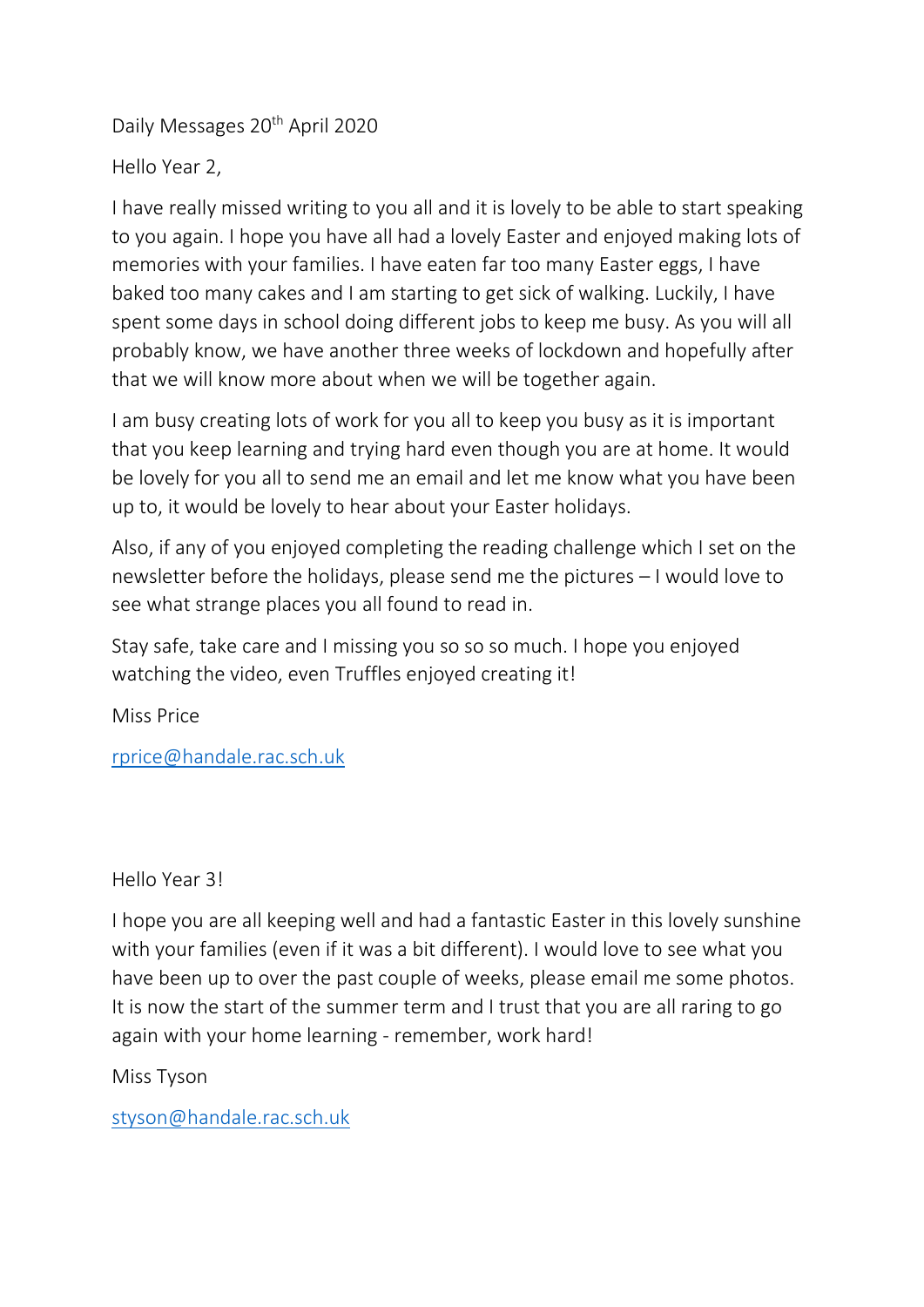Good morning Year 1,

How are you? I hope you have had a wonderful Easter holiday. Have you eaten lots of chocolates? Have you been busy? What have you done to relax? Have you been enjoying the lovely sunny weather we've had? I most certainly have! I've been out every day, either walking or running. I'm on a mission to get fit and, with the weather being so lovely, I've taken myself to the park every day. I'm still doing the PE lessons with Joe Wicks and I hope you are too. I've been relaxing by doing yoga, cooking, reading, watching films and drawing. I've also been talking to friends and family using video chat a lot. It's good to talk and see my loved ones. Have you been keeping in touch with your family and friends? Are you talking to them regularly?

I miss you and I can't wait to see you all again, but until then please send me your messages, pictures and videos. I love seeing them and it makes me feel happy  $\odot$ 

Love, Miss Khanam x [rkhanam@handale.rac.sch.uk](mailto:rkhanam@handale.rac.sch.uk)

## Hello Year 3

I hope you all had an enjoyable Easter and ate plenty of Easter eggs. It was a strange 2 weeks off not being able to go anywhere or visit anyone but it is important that we all continue to stay at home and stay safe. I hope you have all had chance to watch the video we made for you. I had fun filming my parts and I hope it put a smile on your faces.

Today, I have been into school to photocopy your new home learning packs. It feels very strange that it is the first day of a new term, there is a new topic to start and we aren't in school to experience it together but we are all doing our bit to stay safe and that is what is most important at the moment.

Please continue to keep in touch. Let me or Mrs Brodie know about what you have been achieving at home. We check our emails regularly and it is always a lovely surprise to have an email from someone in our class.

Mrs Porter [rporter@handale.rac.sch.uk](mailto:rporter@handale.rac.sch.uk)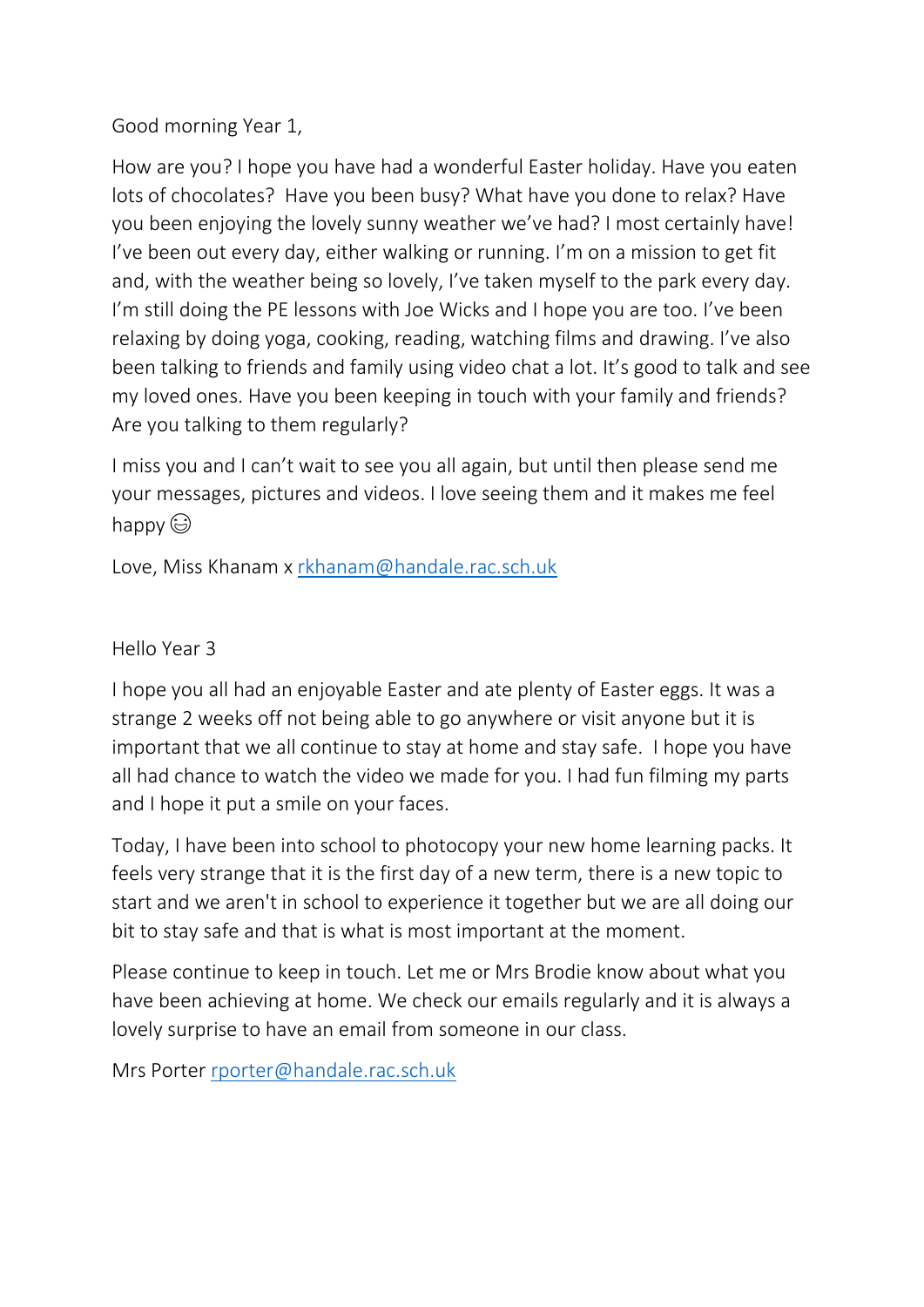Hello Year 6 and welcome back after your Easter break. I hope that you are all well and refreshed the best that you can be under the circumstances. Your packs will be ready this week and I am well aware that there are still numerous activities remaining within your CGP books, particularly reading comprehension and maths reasoning, so carry on with them as normal and if you have any questions then please contact me. There are further English and Maths activities available within your new grids to run alongside and keep you busy, but take your time and ensure you are understanding. That is more important than the speed with which they are completed. The topic grids themselves which you will receive this week have numerous creative activities also so please do your best with these and most importantly enjoy them. Do not struggle! You all have my e-mail address so contact me with any questions that you may have and I will respond as quickly as I can. However, as we move into your last term in Primary School, and I know this is not an ideal circumstance for you all, let's give this a big final push to prepare yourselves the best that we can to ensure that you are ready for your secondary education.

Mr Emmerson

[pemmerson@handale.rac.sch.uk](mailto:pemmerson@handale.rac.sch.uk)

Hi children,

I hope you have all had a lovely break from your work packs over Easter and have eaten lots of yummy chocolate! I have and enjoyed every minute of it. Try to get your heads back in a work mode now and start thinking about all those wonderful things you can learn. I hope you all enjoyed the 'Waving Flag' video how funny was it!

Take Care, Stay Safe Miss you all, Miss Kendall

[ekendall@handale.rac.sch.uk](mailto:ekendall@handale.rac.sch.uk) x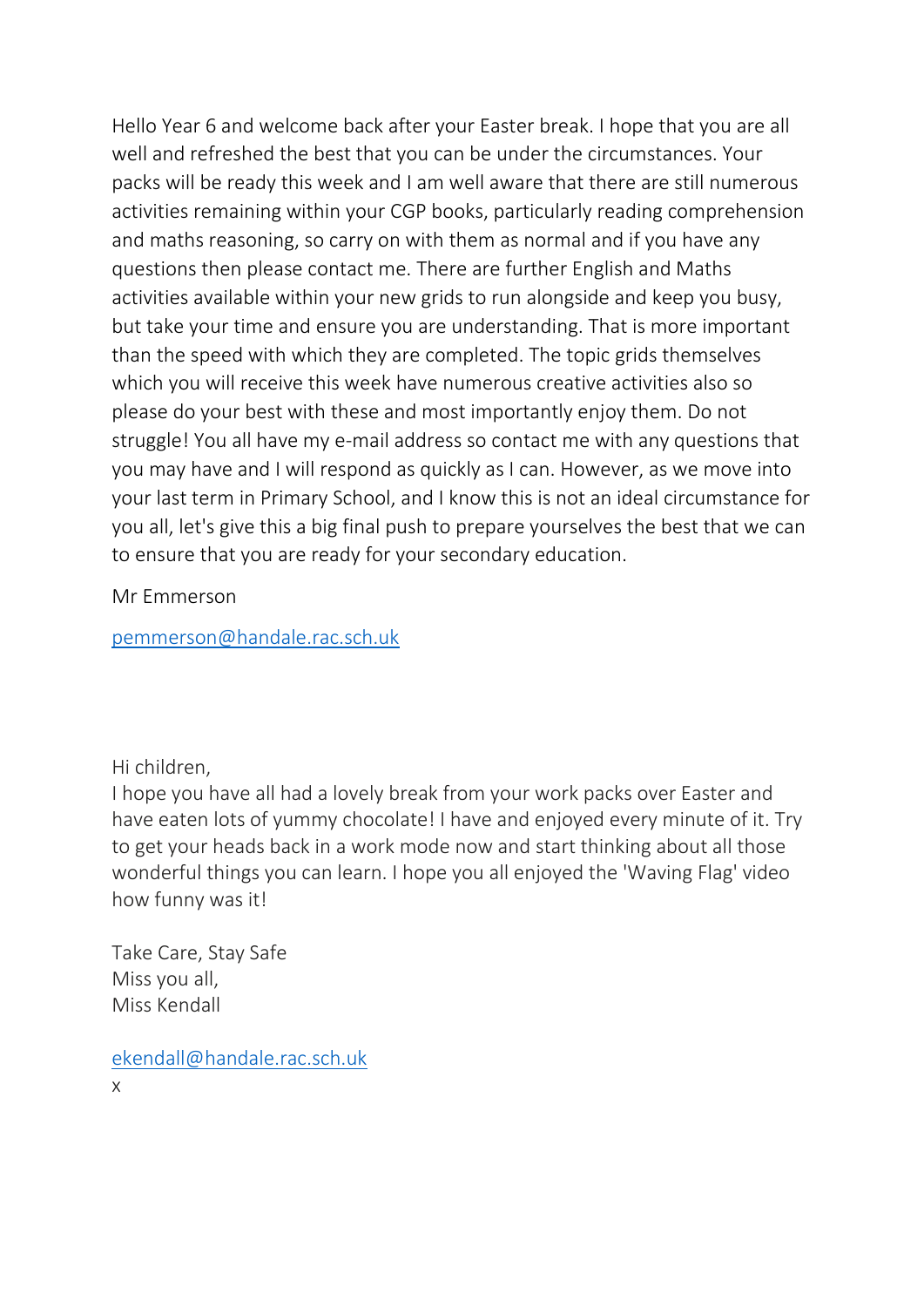Hello Nursery Children,

We had hoped that we would be back at nursery today. But Mrs Lister has said that we need to stay at home for a bit longer to keep everyone safe.

As we are staying at home we are trying to find ways to keep ourselves busy. So Mrs Lister took a look at the pack that we got before Easter and said we could make a 'talking box'. We collected things from around the house to put in the box and then each chose an item that we would like to talk about. It was good fun and we needed to do good talking and good listening to play the game. Perhaps you could make a 'talking box' if you haven't already.

Today it is Lottie's birthday, so we would like to say Happy Birthday to Lottie from all her friends in nursery.

We miss you all and hope to see you soon. Take care, Love from

Morning Floppy and Afternoon Floppy xx [clister@handale.rac.sch.uk](mailto:clister@handale.rac.sch.uk)



Hello Year 5,

I hope you are all staying safe at home and are well rested and raring to start your learning again after the Easter holidays. I spent this morning in school, preparing your home learning packs ready for your parents to pick up this week. I've tried to fill them with lots of fun activities for you to learn from, many of which are based on our new topic: Space.

I miss you all and can't wait to see you back in the classroom again. All the best, Mr Bell [lbell@handale.rac.sch.uk](mailto:lbell@handale.rac.sch.uk)